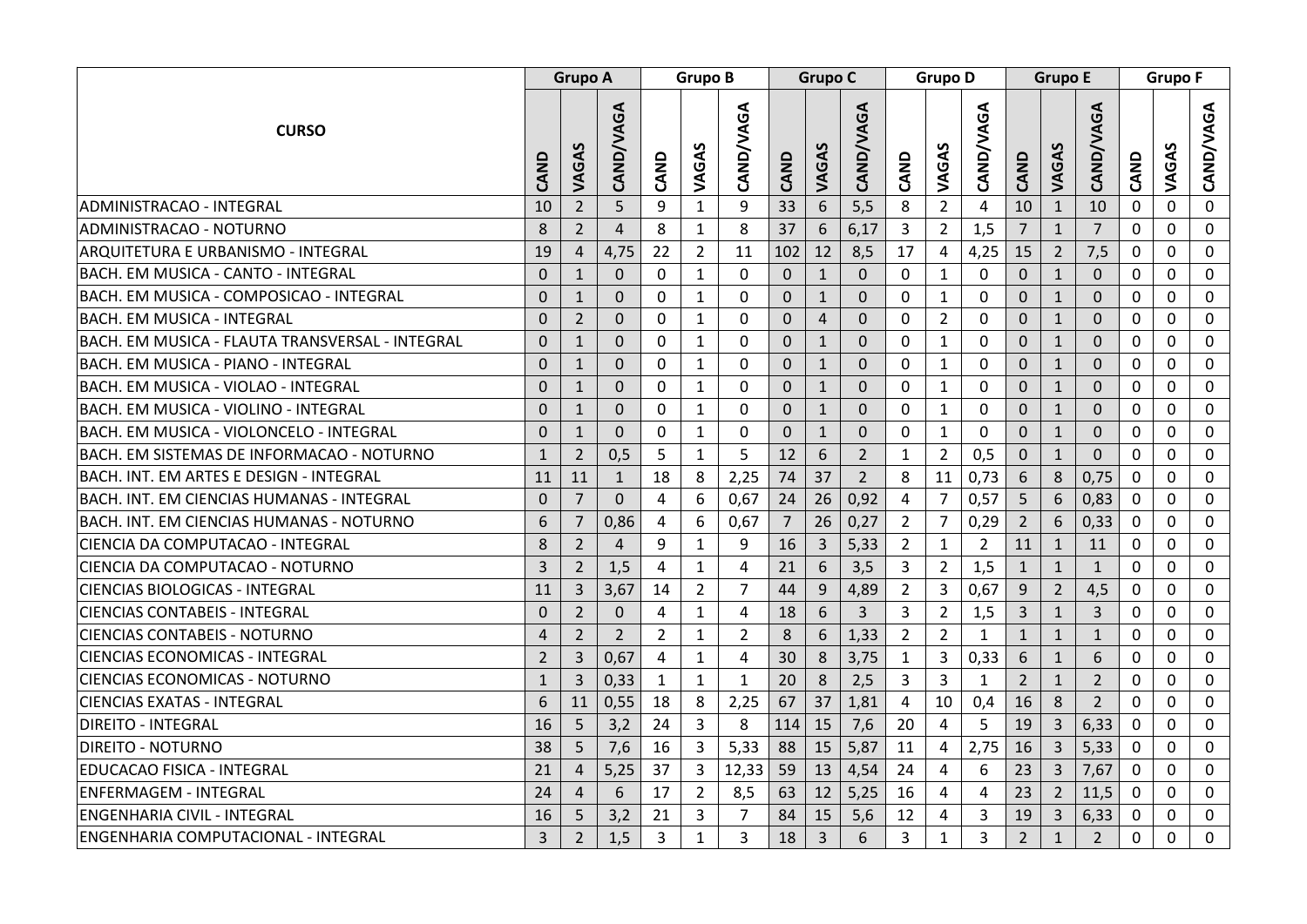| ENGENHARIA DE PRODUCAO - NOTURNO                     | 9              | 3              | 3              | 21             | $\overline{2}$ | 10,5           | 40             | 9               | 4,44           | 3              | 3              | 1              | 13             | $\overline{2}$ | 6,5            | $\Omega$     | $\Omega$    | $\Omega$         |
|------------------------------------------------------|----------------|----------------|----------------|----------------|----------------|----------------|----------------|-----------------|----------------|----------------|----------------|----------------|----------------|----------------|----------------|--------------|-------------|------------------|
| ENG. ELETRICA- ENERGIA - NOTURNO                     | 6              | 3              | $\overline{2}$ | 7              | $\mathbf{1}$   | 7              | 19             | 6               | 3,17           | 1              | 2              | 0,5            | 6              | $\mathbf{1}$   | 6              | 0            | $\Omega$    | $\Omega$         |
| ENG. ELETRICA- ROBOTICA E AUT. INDUSTRIAL - INTEGRAL | 9              | $\overline{3}$ | 3              | 14             | $\overline{2}$ | $\overline{7}$ | 37             | 6               | 6,17           | 9              | $\overline{2}$ | 4,5            | 6              | $\overline{2}$ | 3              | 0            | $\Omega$    | $\Omega$         |
| ENG. ELETRICA- SISTEMAS DE POTENCIA - INTEGRAL       | 5              | 3              | 1.67           | 3              | $\overline{2}$ | 1,5            | 9              | 6               | 1,5            | $\mathbf{1}$   | $\overline{2}$ | 0,5            | 9              | $\overline{2}$ | 4,5            | $\mathbf 0$  | $\Omega$    | $\mathbf 0$      |
| ENG. ELETRICA- SISTEMAS ELETRONICOS - INTEGRAL       | $\mathbf{0}$   | 3              | $\mathbf 0$    | $\mathbf{1}$   | $\overline{2}$ | 0,5            | 16             | $6\phantom{1}6$ | 2,67           | 4              | $\overline{2}$ | $\overline{2}$ | 6              | $\overline{2}$ | $\overline{3}$ | 0            | $\Omega$    | 0                |
| ENG. ELETRICA- TELECOMUNICACOES - INTEGRAL           | $\mathbf{0}$   | 3              | $\Omega$       | $\mathbf{1}$   | $\overline{2}$ | 0,5            | 15             | 6               | 2,5            | $\overline{2}$ | $\overline{2}$ | $\mathbf{1}$   | $\mathbf{1}$   | $\overline{2}$ | 0,5            | $\mathbf{0}$ | $\Omega$    | 0                |
| ENGENHARIA MECANICA - INTEGRAL                       | $\overline{4}$ | 3              | 1,33           | 11             | $\overline{2}$ | 5,5            | 47             | $\overline{7}$  | 6,71           | 10             | 3              | 3,33           | 18             | $\overline{2}$ | 9              | $\mathbf{0}$ | $\mathbf 0$ | $\mathbf 0$      |
| ENGENHARIA SANITARIA E AMBIENTAL - INTEGRAL          | $\overline{3}$ | $\overline{3}$ | 1              | $\overline{2}$ | $\mathbf{1}$   | $\overline{2}$ | 20             | $\overline{7}$  | 2,86           | 6              | 3              | $\overline{2}$ | $\mathbf{1}$   | $\mathbf{1}$   | $\mathbf{1}$   | $\Omega$     | $\Omega$    | $\Omega$         |
| ESTATISTICA - INTEGRAL                               | $\mathbf{0}$   | $\overline{2}$ | $\mathbf{0}$   | 3              | 1              | 3              | $\mathbf{0}$   | $\overline{3}$  | $\mathbf{0}$   | 0              | $\mathbf{1}$   | 0              | $\mathbf 0$    | $\mathbf{1}$   | $\Omega$       | 0            | 0           | $\mathbf 0$      |
| <b>FARMACIA - INTEGRAL</b>                           | 16             | 5              | 3,2            | 8              | 3              | 2,67           | 54             | 15              | 3,6            | 5              | 4              | 1,25           | 6              | 3              | 2              | $\Omega$     | $\Omega$    | $\Omega$         |
| FILOSOFIA - INTEGRAL                                 | $\mathbf{1}$   | $\overline{2}$ | 0.5            | $\overline{2}$ | 1              | 2              | 5              | 5               | $\mathbf{1}$   | 0              | $\overline{2}$ | $\Omega$       | $\overline{4}$ | $\mathbf{1}$   | $\overline{4}$ | $\mathbf 0$  | $\Omega$    | $\mathbf 0$      |
| <b>FISICA - INTEGRAL</b>                             | $\Omega$       | $\overline{2}$ | $\mathbf{0}$   | 4              | $\mathbf{1}$   | 4              | 12             | $\overline{4}$  | $\overline{3}$ | $\mathbf{0}$   | $\overline{2}$ | $\mathbf{0}$   | $\mathbf{1}$   | $\mathbf{1}$   | $\mathbf{1}$   | $\Omega$     | $\Omega$    | $\Omega$         |
| FISIOTERAPIA - INTEGRAL                              | 18             | 2              | 9              | 26             | $\overline{2}$ | 13             | 58             | 6               | 9,67           | 11             | $\overline{2}$ | 5,5            | 18             | 2              | 9              | $\Omega$     | $\Omega$    | 0                |
| <b>GEOGRAFIA - INTEGRAL</b>                          | $\overline{4}$ | $\overline{3}$ | 1,33           | 3              | $\mathbf{1}$   | 3              | 6              | $\overline{7}$  | 0,86           | $\overline{2}$ | $\overline{2}$ | $\mathbf{1}$   | $\overline{4}$ | $\mathbf{1}$   | $\overline{4}$ | 0            | 0           | 0                |
| <b>GEOGRAFIA - NOTURNO</b>                           | $\mathbf{1}$   | $\overline{3}$ | 0,33           | $\Omega$       | $\mathbf{1}$   | $\Omega$       | $\overline{7}$ | $\overline{7}$  | $\mathbf{1}$   | $\overline{2}$ | $\overline{2}$ | $\mathbf{1}$   | 5              | $\mathbf{1}$   | 5              | $\Omega$     | $\Omega$    | $\Omega$         |
| <b>HISTORIA - INTEGRAL</b>                           | 5              | $\overline{3}$ | 1,67           | 4              | $\mathbf{1}$   | 4              | 23             | $\overline{7}$  | 3,29           | 1              | $\overline{2}$ | 0,5            | $\overline{7}$ | $\mathbf{1}$   | $\overline{7}$ | 0            | 0           | 0                |
| HISTORIA - NOTURNO                                   | 6              | 3              | $\overline{2}$ | 5              | $\mathbf{1}$   | 5              | 15             | $\overline{7}$  | 2,14           | $\overline{2}$ | $\overline{2}$ | $\mathbf{1}$   | $\overline{3}$ | $\mathbf{1}$   | 3              | $\mathbf{0}$ | $\Omega$    | $\Omega$         |
| <b>JORNALISMO - INTEGRAL</b>                         | 8              | $\overline{2}$ | 4              | 6              | $\mathbf{1}$   | 6              | 35             | 5               | $\overline{7}$ | $\overline{2}$ | $\overline{2}$ | $\mathbf{1}$   | 6              | $\mathbf{1}$   | 6              | $\mathbf 0$  | 0           | $\mathbf{0}$     |
| <b>JORNALISMO - NOTURNO</b>                          | $\overline{7}$ | $\overline{2}$ | 3,5            | 10             | $\mathbf{1}$   | 10             | 32             | 5               | 6,4            | 4              | $\overline{2}$ | $\overline{2}$ | 8              | $\mathbf{1}$   | 8              | $\Omega$     | $\Omega$    | $\Omega$         |
| <b>LETRAS - INTEGRAL</b>                             | $\overline{7}$ | 3              | 2,33           | 3              | 1              | 3              | 17             | $\overline{7}$  | 2,43           | 8              | $\overline{2}$ | 4              | 5              | $\mathbf{1}$   | 5              | $\mathbf 0$  | $\Omega$    | $\mathbf{0}$     |
| LETRAS - NOTURNO                                     | $\overline{2}$ | 3              | 0,67           | 2              | $\mathbf{1}$   | $\overline{2}$ | 10             | $\overline{7}$  | 1,43           | 0              | $\overline{2}$ | $\mathbf{0}$   | $\overline{2}$ | $\mathbf{1}$   | $\overline{2}$ | $\mathbf{0}$ | $\Omega$    | $\boldsymbol{0}$ |
| LICENCIATURA EM FISICA - NOTURNO                     | $\Omega$       | 2              | $\Omega$       | $\Omega$       | 1              | 0              | $\mathbf{1}$   | $\overline{4}$  | 0,25           | $\mathbf{0}$   | $\overline{2}$ | $\Omega$       | $\theta$       | $\mathbf{1}$   | $\Omega$       | $\Omega$     | $\Omega$    | $\mathbf{0}$     |
| LICENCIATURA EM MATEMATICA - NOTURNO                 | $\mathbf{0}$   | $\overline{2}$ | $\overline{0}$ | $\mathbf{1}$   | $\mathbf{1}$   | $\mathbf{1}$   | 5              | $\overline{4}$  | 1,25           | 0              | $\overline{2}$ | $\mathbf 0$    | $1\,$          | $\mathbf{1}$   | $\mathbf{1}$   | 0            | 0           | 0                |
| LICENCIATURA EM MUSICA - INTEGRAL                    | $\mathbf{0}$   | $\overline{2}$ | $\Omega$       | $\mathbf{0}$   | 1              | $\Omega$       | $\overline{2}$ | 6               | 0,33           | 0              | $\overline{2}$ | $\Omega$       | $\mathbf{1}$   | $\mathbf{1}$   | $\mathbf{1}$   | $\mathbf{0}$ | $\Omega$    | $\Omega$         |
| LICENCIATURA EM QUIMICA - NOTURNO                    | $\mathbf 0$    | $\overline{2}$ | $\Omega$       | $\mathbf{1}$   | 1              | $\mathbf{1}$   | $\overline{3}$ | $\overline{4}$  | 0,75           | 1              | $\overline{2}$ | 0,5            | $\mathbf{1}$   | $\mathbf{1}$   | $\mathbf{1}$   | 0            | 0           | 0                |
| LICENCIATURA LETRAS-LIBRAS - NOTURNO                 | $\Omega$       | $\mathbf{1}$   | $\Omega$       | $\Omega$       | $\mathbf{1}$   | $\Omega$       | $\mathbf{0}$   | $\overline{3}$  | $\Omega$       | $\mathbf{0}$   | $\mathbf{1}$   | 0              | $\mathbf{1}$   | $\mathbf{1}$   | $\mathbf{1}$   | 0            | 3           | $\Omega$         |
| <b>MATEMATICA - INTEGRAL</b>                         | $\overline{2}$ | $\overline{2}$ | $\mathbf{1}$   | $\mathbf{1}$   | $\mathbf{1}$   | $\mathbf{1}$   | $\overline{4}$ | $\overline{4}$  | $\mathbf{1}$   | $\mathbf{1}$   | $\overline{2}$ | 0,5            | $\mathbf{0}$   | $\mathbf{1}$   | $\mathbf{0}$   | $\mathbf 0$  | $\mathbf 0$ | $\mathbf{0}$     |
| <b>MEDICINA - INTEGRAL</b>                           | 49             | 8              | 6,13           | 41             | 6              | 6,83           | 337            | 27              | 12,5           | 30             | 7              | 4,29           | 53             | 6              | 8,83           | $\Omega$     | $\Omega$    | $\Omega$         |
| MEDICINA VETERINARIA - INTEGRAL                      | 18             | 5              | 3.6            | 48             | 3              | 16             | 101            | 15              | 6,73           | 16             | 4              | 4              | 28             | 3              | 9,33           | $\mathbf 0$  | $\Omega$    | $\mathbf 0$      |
| NUTRICAO - INTEGRAL                                  | 27             | 5              | 5,4            | 19             | $\overline{3}$ | 6,33           | 69             | 15              | 4,6            | 9              | 4              | 2,25           | 22             | $\overline{3}$ | 7,33           | $\mathbf 0$  | $\Omega$    | $\Omega$         |
| ODONTOLOGIA - INTEGRAL                               | 37             | 5              | 7,4            | 23             | 3              | 7,67           | 76             | 15              | 5,07           | 10             | 4              | 2,5            | 31             | 3              | 10,3           | $\Omega$     | $\Omega$    | $\mathbf{0}$     |
| PEDAGOGIA - INTEGRAL                                 | 3              | $\overline{2}$ | 1,5            | 4              | $\mathbf{1}$   | 4              | 6              | 6               | $\mathbf{1}$   | 3              | $\overline{2}$ | 1,5            | 6              | $\mathbf{1}$   | 6              | $\Omega$     | $\Omega$    | 0                |
| PEDAGOGIA - NOTURNO                                  | 2              | $\overline{2}$ | $\mathbf{1}$   | $\overline{2}$ | $\mathbf{1}$   | $\overline{2}$ | $\overline{7}$ | 6               | 1.17           | $\mathbf{1}$   | $\overline{2}$ | 0,5            | 3              | $\mathbf{1}$   | 3              | $\Omega$     | $\Omega$    | $\mathbf{0}$     |
| PSICOLOGIA - INTEGRAL                                | 24             | 3              | 8              | 24             | 1              | 24             | 84             | 7               | 12             | 12             | 3              | 4              | 18             | $\mathbf{1}$   | 18             | $\mathbf 0$  | $\Omega$    | $\mathbf{0}$     |
| QUIMICA - INTEGRAL                                   | 5              | $\overline{3}$ | 1,67           | $\overline{2}$ | $\mathbf{1}$   | $\overline{2}$ | 21             | $\overline{7}$  | $\overline{3}$ | $\overline{2}$ | 3              | 0,67           | $\overline{4}$ | $\mathbf{1}$   | $\overline{4}$ | $\Omega$     | $\Omega$    | $\Omega$         |